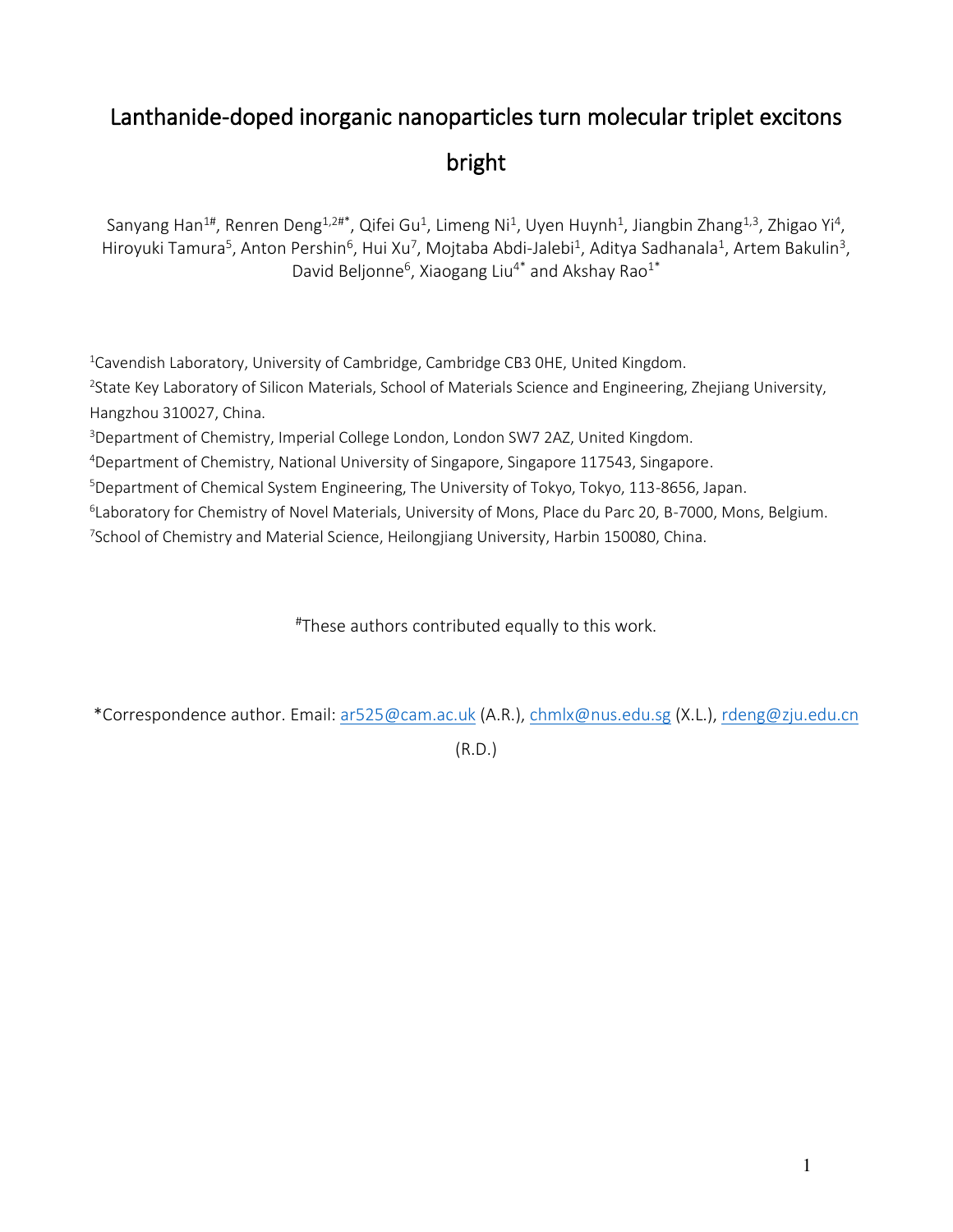**One sentence summary:** Spin exchange and charge transfer interactions between molecules and lanthanide-doped nanoparticles allow for unprecedented control of dark triplet excitons.

**Abstract:** The generation, control and transfer of triplet excitons in molecular and hybrid systems is of great interest for applications such as light emission, photon frequency conversion and photocatalysis. Triplet dynamics are generally controlled through heavy-metal based spin-orbit coupling or singlettriplet energy splitting. Here we demonstrate that it is possible to control triplet dynamics by coupling organic molecules to lanthanide-doped inorganic nanoparticles through spin-exchange and chargetransfer interactions. This coupling enables direct photogeneration of triplet excitons from the ground state, radiative harvesting of triplet excitons, and an unprecedented lanthanide-triplet exciton fusion process that gives highly efficient upconversion. These results provide a new paradigm to control triplet excitons, a capability that is essential for many fields of research such as photocatalysis, optoelectronics, photodynamic therapy, and photon frequency conversion.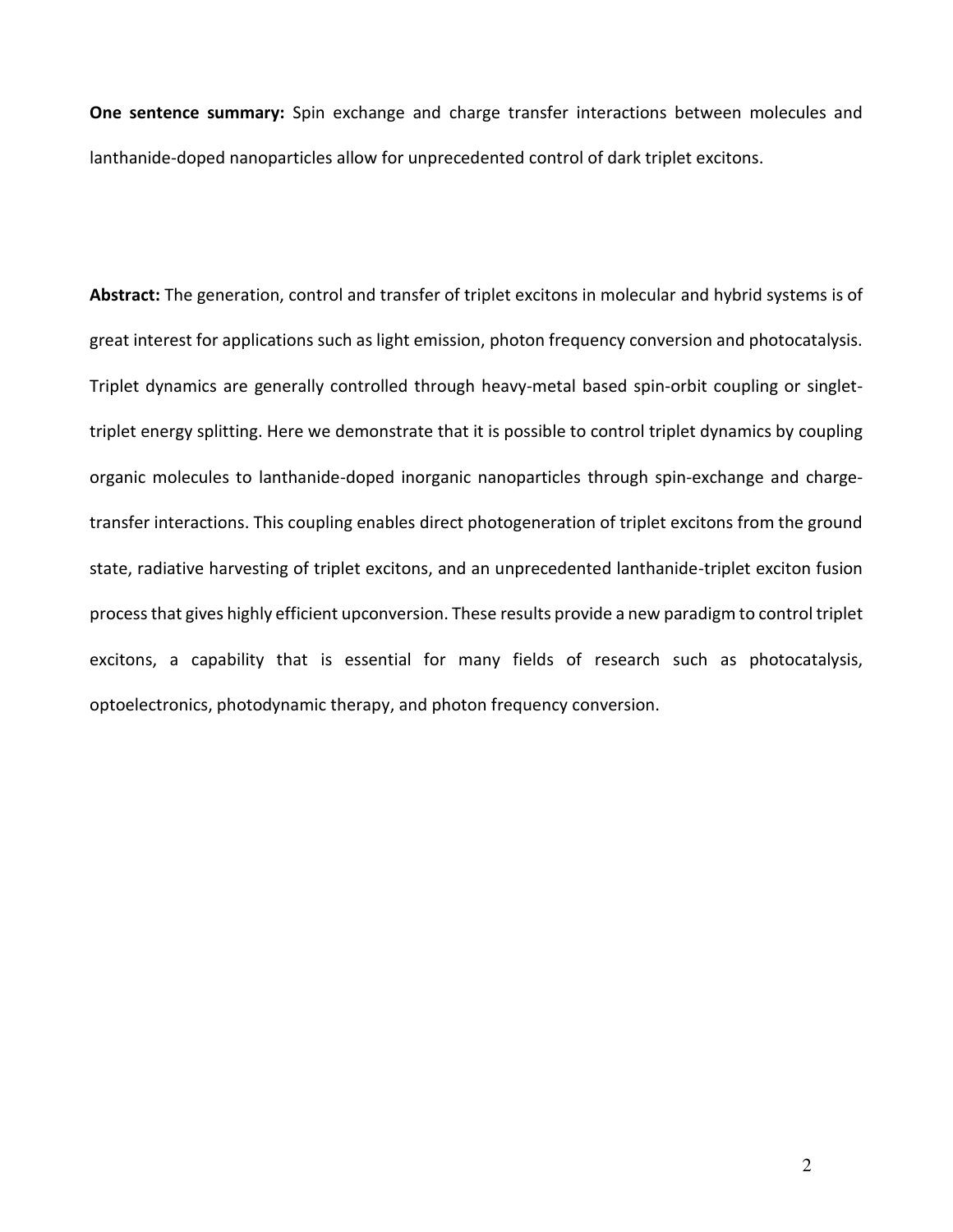Spin-1 triplet excitons can exhibit long lifetimes and diffusion length in both solid-state and solution phase systems, allowing them to act as energy carriers over long distances in optoelectronic applications, such as light emission and photon upconversion, as well as serving as energy reservoirs for photocatalytic applications (*1-6*). However, a fundamental limitation of using molecular triplet excitons is that they are 'dark states' and must be produced from the photogenerated singlet state via intersystem-crossing, as the direct optical excitation of the spin-1 triplet exciton from the spin-0 singlet ground state is forbidden and similarly their radiative return to the ground state is forbidden (*7-9*). Conventionally, the efficient generation of triplets has been limited to molecules with intramolecular heavy metal complexing or special halogen and deuterated carbon scaffolds (*10-12*). Similarly, the luminescent harvesting of triplets requires heavy-metal complexing or the engineering of molecules with small singlet-triplet energy splitting. This constraint places strict criteria on the design of molecular systems that uses triplet excitons. Here, we demonstrate that conventional molecular systems can be efficiently coupled to lanthanide-doped inorganic nanocrystals via spin-exchange and charge-transfer (CT) interactions. This allows for the direct photogeneration of triplets from the ground state, radiative harvesting of triplets via transfer to the lanthanide nanoparticle followed by emission, and a new lanthanide-triplet exciton fusion process that gives highly efficient upconversion. Our results establish a new and highly tuneable platform for the creation of 'bright' and long-lived triplet excitons and the transfer and manipulation of their energy, thus opening up new avenues for optoelectronics, photosensitization, photocatalysis, sensing, light emission, lasing and photon frequency conversion.

Figure 1A shows a schematic of a lanthanide-doped nanocrystal (NaLnF<sub>4</sub>) and the structures of the model molecules used in our study (tetracene, rubrene and 9-[3-carboxyl-4- (diphenylphosphinoyl)phenyl]-9H-carbazole (CPPOA)), along with their triplet energies. NaLnF4 is an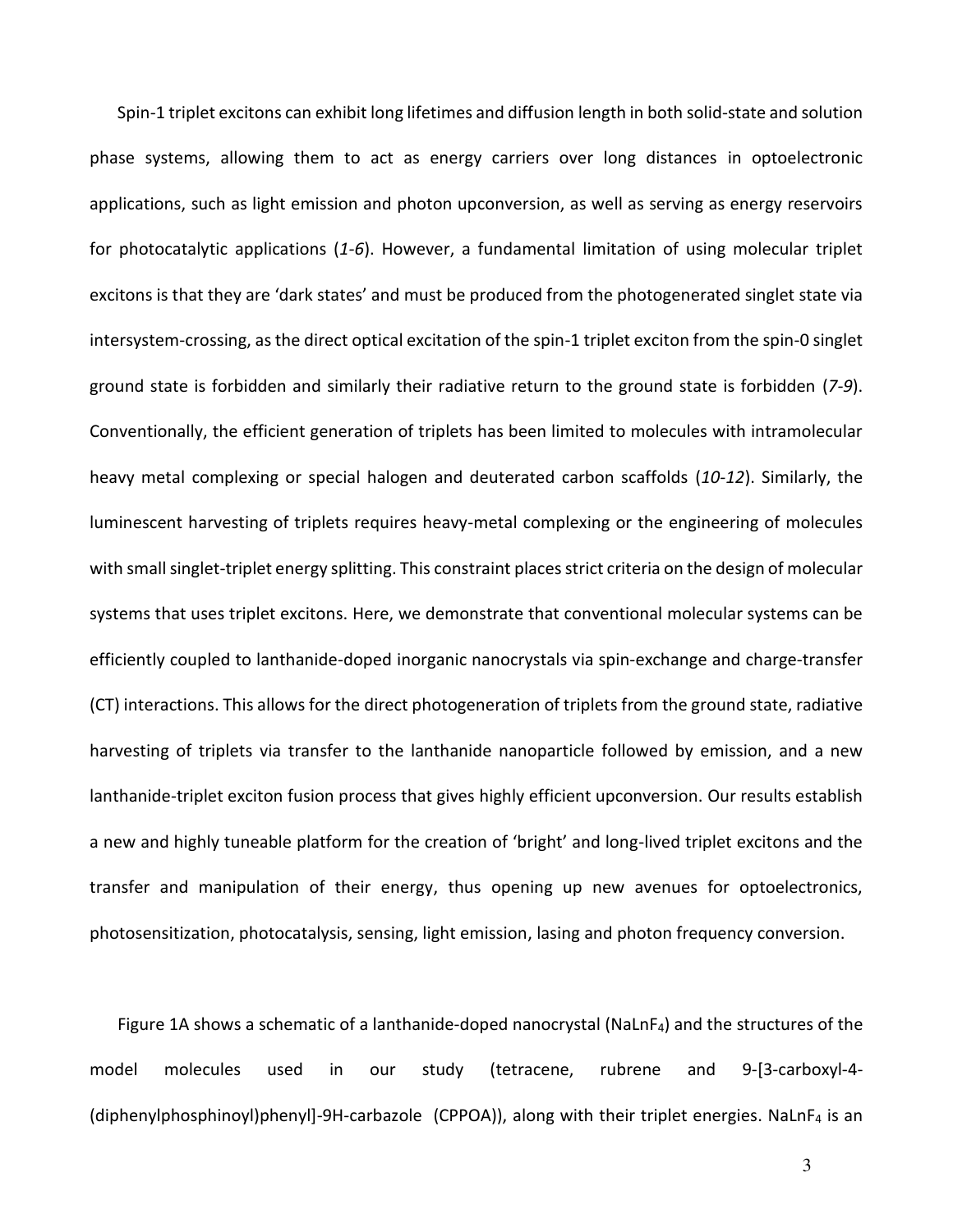insulating host and the doped lanthanide ions are the only electronically active component. We prepared blended films of organic molecules and NaGdF4:50%Yb nanocrystals by drop-casting (figs. S1 and S2). The blend film ensures that organic molecules are in close contact with the lanthanide ions at or near the surface of the nanoparticles (See SM for structural characterization).  $Yb^{3+}$  was chosen as the energy gap between the lowest excited state  $(^{2}F_{5/2})$ , and the ground state  $(^{2}F_{7/2})$  of Yb<sup>3+</sup> is 1.25 eV (fig. S3), and hence lies between the triplet energy levels of tetracene (1.25 eV; ref *13*) and rubrene (1.14 eV; ref *14*).

Figure 1B shows the absorption spectra, measured by photothermal deflection spectroscopy (PDS), of a NaGdF<sub>4</sub>:Yb-rubrene blend film, a pristine rubrene film and a film of the only NaGdF<sub>4</sub>:Yb. Apart from the normal absorption features associated with the  $S_0 \rightarrow S_n$  transitions in rubrene, we observe new absorption features between 700-1100 nm in the NaGdF<sub>4</sub>:Yb-rubrene blend film. In contrast, the pristine rubrene film has no absorption in the same region, while the NaGdF<sub>4</sub>:Yb film shows only a narrow Yb<sup>3+</sup> absorption between 900-1050 nm. Significantly, the PDS spectra reveal a  $\sim$  500 fold enhancement in the near-infrared (NIR) absorbance of the NaGdF<sub>4</sub>:Yb-rubrene blend compared with the pristine rubrene film. To understand this observation, we performed Density Functional Theory (DFT) calculations combined with the multireference second-order Møller-Plesset perturbation theory (MRMP2) (See SM for details). We found that the experimentally measured absorption in the NIR region matches well with the calculated absorption for the S<sub>0</sub>→T<sub>n</sub> transition for an isolated rubrene molecule based on a simple displaced harmonic oscillator model, as shown in Figure 1C. Note that theoretical prediction for the 0-0 transition shows a much higher intensity. We attributed this suppression of the 0-0 band to a Herzberg-Teller (HT) mechanism, as has been described previously (15). The extra absorption in the NaGdF<sub>4</sub>:Yb-rubrene blend film is thus assigned to the  $S_0 \rightarrow T_n$  transition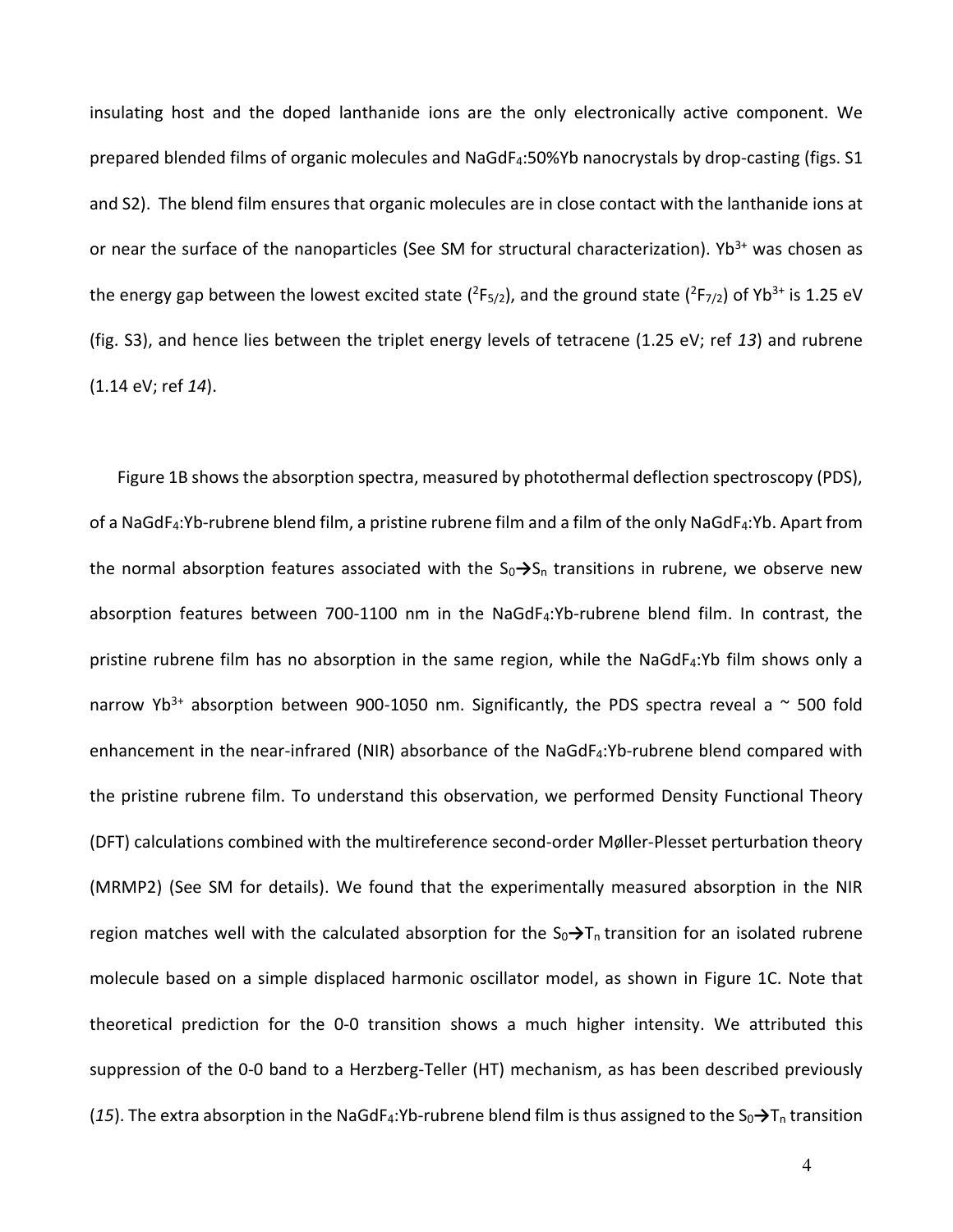of rubrene, implying that the usually dark S<sub>0</sub>→T<sub>n</sub> transition has become bright in the blend. Similarly, we also observed a significant increase in sub-gap absorption in the blends of NaGdF<sub>4</sub>:Yb with tetracene, which is consistent with the expected S<sub>0</sub>→T<sub>n</sub> transitions (fig. S4).

These data show that in the presence of the NaGdF<sub>4</sub>:Yb nanoparticles, the direct S<sub>0</sub>→T<sub>n</sub> transitions gain significant oscillator strength. One explanation for this could be related to spin-orbit coupling associated with the presence of the heavy atoms  $(Z = 70$  for Yb). To test this hypothesis, blends of rubrene were made with NaGdF<sub>4</sub>, NaYF<sub>4</sub> and NaLuF<sub>4</sub> nanocrystals. Gd<sup>3+</sup> (Z = 64) has seven unpaired 4f electrons with a total spin of eight<sup>4</sup>, while  $Y^{3+}$  (Z = 39) and Lu<sup>3+</sup> (Z = 71) have zero spin momentum (Table S1). The extra absorption features in the NIR region associated with the  $S_0 \rightarrow T_n$  transition are only observed in the blends with non-zero spin, while no features can be observed for the  $Y^{3+}$  and Lu<sup>3+</sup> blends despite the high atomic mass of Lu<sup>3+</sup> (fig. S5 and S6). This result shows that spin-orbit coupling is not responsible for the effect.

To understand the nature of the coupling between the molecular triplet exciton and the lanthanide ions, we perform highly-correlated wavefunction calculations at the complete active space selfconsistent field (CASSCF) level (without and with spin-orbit coupling, SOC, interactions) for the NaGdF4:Yb-tetracene systems. Full details of calculations are presented in the SM (figs. S7-S10). The calculations confirm the formation of coupled excited states at an energy close to those predicted at the same level of theory for a triplet on a tetracene molecule, namely at  $\sim$  1.2 eV for the larger model considered (see SM for details). A simplified picture for the relevant electronic excitations of the models investigated is shown in Figure 1D. The inclusion of SOC lifts the degeneracy of the f orbitals and results in an electronic transition from the  $J = 7/2$  ground state to the  $J = 5/2$  excited state of the Yb-doped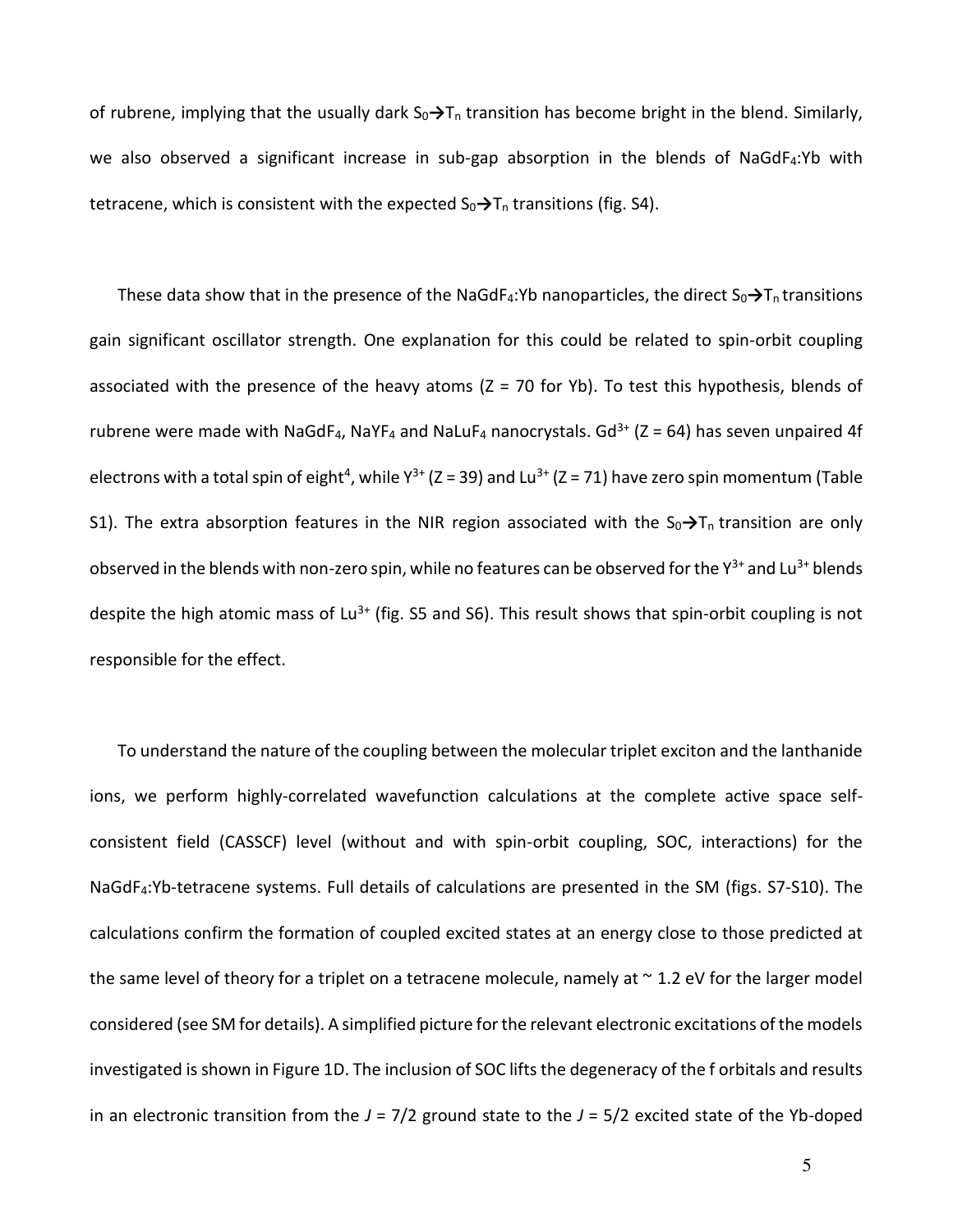cluster at  $\sim$  1.2 eV, in excellent agreement with experiment. When the lanthanide center is brought into interaction with tetracene, the f-f electronic states further split into multiple components as a result of partial hybridization. At the same level of theory, the tetracene triplet (lower state on the  $T_1$ band in Figure 1D) is predicted at about the same energy as the Yb excitation, again in line with the spectroscopic data. The upper-lying electronic states in that band, at 2.2-2.6 eV, correspond to tripletlanthanide states involving a superposition of the tetracene triplet and Yb f-f excitations. Based on these calculations we propose that the proximity of the organic molecules to the lanthanide ions permits exchange coupling of spins between the molecule and lanthanide. This enables photon absorption to directly generate triplet states, S0**→**Tn, as the creation of the triplet on the molecule is accompanied by a spin flip on the lanthanide, resulting in zero net spin change for the combined system, as illustrated in Figure 1E.

To better understand the effect of this exchange coupling on the dynamics of excitations we turn to pump-probe spectroscopy. The solid-state blends of the organics with lanthanide nanoparticles form films that are unsuitable for pump-probe spectroscopy due to scattering from the nanoparticles. Instead we use CPPOA molecules directly attached to lanthanide nanoparticles in the solution phase as a model system, illustrated in Figure 2A. We began by attaching CPPOA to NaYF4/NaGdF4 core/shell particles and found that the system showed a pronounced sub-gap absorption as compared with the pristine CPPOA molecules (fig. S11A), suggesting a strong exchange interaction between the molecule and the lanthanides. We excite the CPPOA at 355 nm to create singlet excitons  $(S_1)$  on the molecules and subsequently probe the evolution of the spectral features as a function of time (see SM for full details). We note that the  $Gd^{3+}$  has no absorption features in this region and thus the entire response arises from the excited state features of CPPOA. As shown in Figure 2B, the  $S_1$  state of CPPOA in the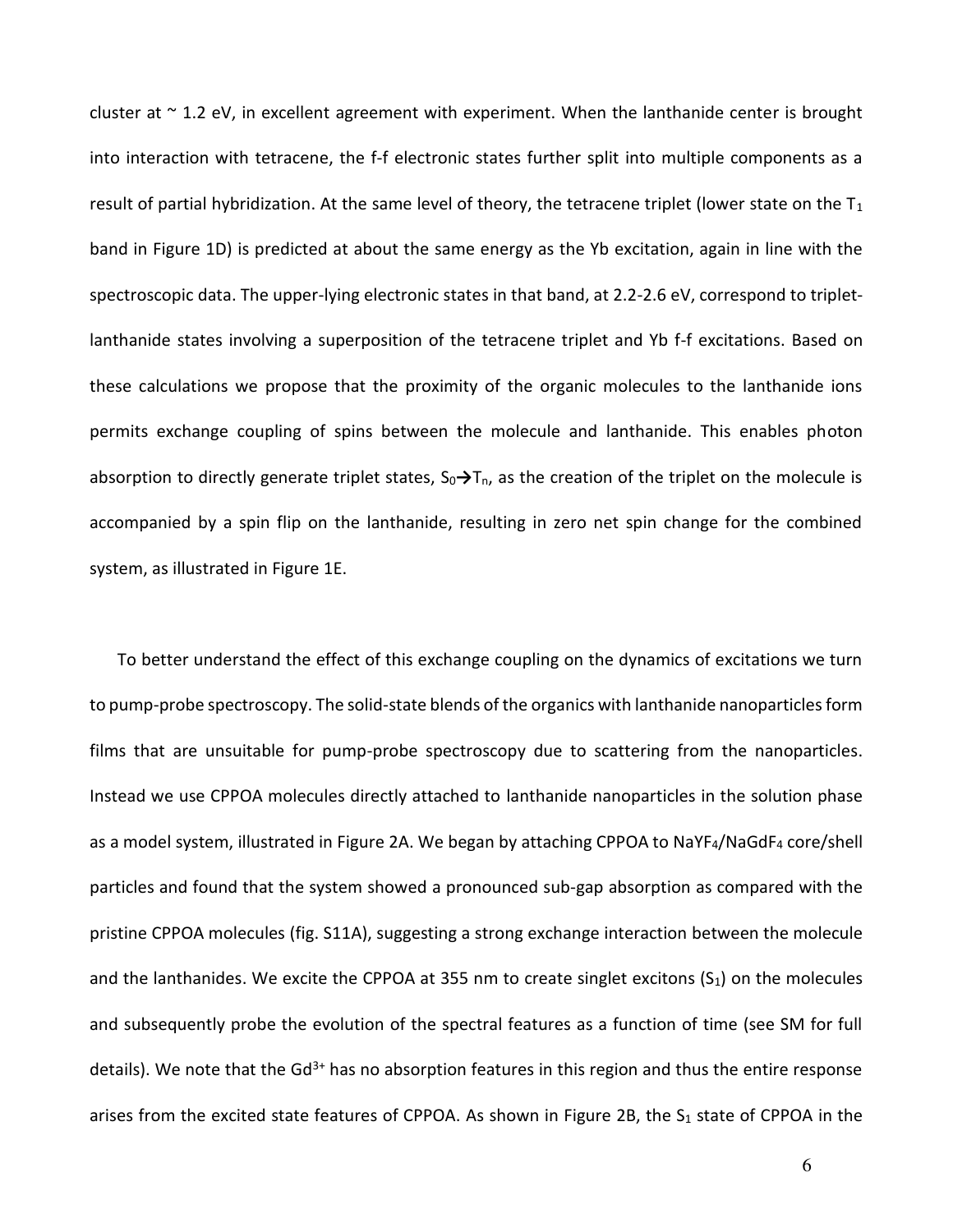coupled system is found to decay with an 82 ps time constant, concomitant with the rise of the triplet excitons ( $T_1$ , rise constant of 96 ps). This shows that the photogenerated singlet of CPPOA attached to NaYF4/NaGdF4 undergoes rapid intersystem crossing (ISC). In contrast, the singlet on the pristine CPPOA shows a decay constant of 12.9 ns with a concomitant triplet rise over 18.4 ns. Thus, the presence of the  $Gd^{3+}$ -based nanoparticles increases the rate of ISC by three orders of magnitude (Fig. 2C). To probe this further, we attached CPPOA to a series of NaYF4/NaLnF4 core/shell particles with different lanthanide ions in the shell and measured the triplet generation rate. As shown in Figure 2D, we observe an enhanced triplet rise rate when CPPOA molecules are on the nanoparticles containing lanthanides with unpaired 4f electrons (Tb<sup>3+</sup>, Eu<sup>3+</sup>, Gd<sup>3+</sup> and Yb<sup>3+</sup>). However, the nanoparticles with no unpaired spins ( $Y^{3+}$  and Lu<sup>3+</sup>) show no obvious enhancement in ISC (Table S1). For the Eu<sup>3+</sup>-doped nanoparticles we measured a triplet rise time of 9.3 ps, which was 1978 times faster than that of pristine CPPOA molecules. The ISC efficiency is estimated to be 99.4 %, based on the singlet lifetime quenching. It is thus clear that in addition to turning S<sub>0</sub>→T<sub>n</sub> transitions bright, the exchange-coupling between the CPPOA and the lanthanide nanoparticles also yields highly efficient ISC (see figs. S12-S33 and SM for full details).

It can be seen in Figure 2D that the fast rise of the  $T_1$  state for Tb<sup>3+</sup> and Eu<sup>3+</sup> containing nanoparticles is accompanied by a quick decay of the  $T_1$  state (883 ps for Eu<sup>3+</sup> and 7.66 ns for Tb<sup>3+</sup>). This decay is caused by the transfer of the T<sub>1</sub> state from the CPPOA to the <sup>5</sup>D<sub>0</sub> and <sup>5</sup>D<sub>4</sub> transitions in the Eu<sup>3+</sup> and Tb<sup>3+</sup> respectively, as illustrated in Figure 3A. Based on the quenching of the triplet lifetime, we calculate that the quantum efficiency of triplet energy transfer from CPPOA to nanoparticles exceeds 99 %. This near quantitative triplet transfer to the lanthanide nanoparticles gives rises to bright luminescence from the lanthanide ions upon excitation of the coupled systems at 365 nm, as shown in Figure 3B. The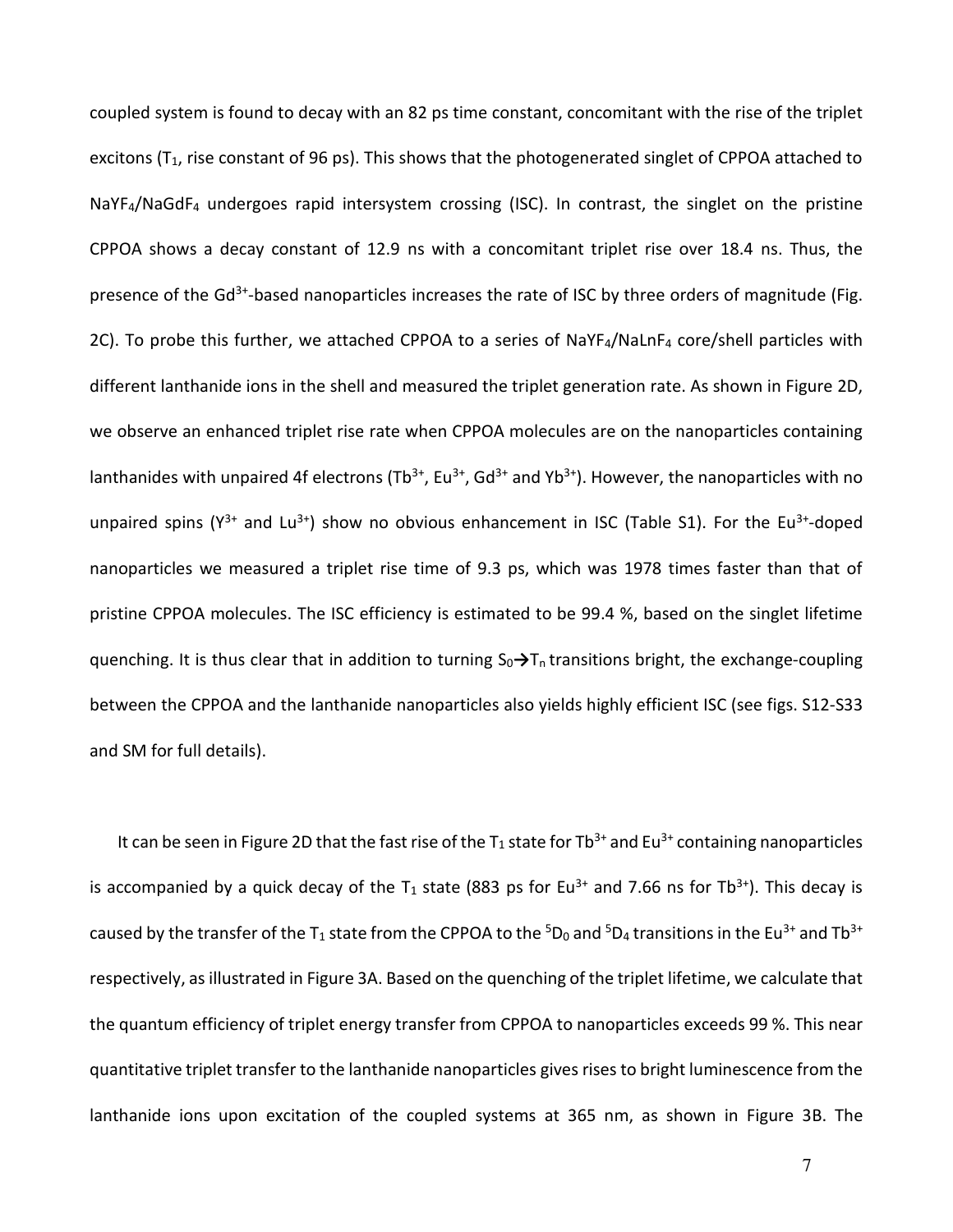corresponding unmodified nanoparticles show a very weak emission in comparison (fig. S11B). Here, the molecule with its large absorption cross-section acts as an efficient antenna for capturing photons and generating singlet excitons. The exchange coupling then allows rapid conversion of the singlet into triplet excitons which can then transfer energy to the lanthanide ions.

This luminescent harvesting of triplet excitons is not restricted to the triplets generated by ISC on the surface of the nanoparticles. Returning to the blend films described in Figure 1, we note that tetracene and rubrene are both well-known singlet fission materials (*16, 17*), where the photogenerated singlet excitons rapidly and efficiently convert to a pair of triplet excitons. As shown in Figure 3C, when the NaGdF<sub>4</sub>:Yb-tetracene blend film is excited at 405 nm, we see a strong quenching of the characteristic visible emission from tetracene (which arises mostly from triplet-triplet annihilation (TTA) of the fission generated triplets) in favour of a NIR emission located at 950-1100 nm, which can be assigned to the  ${}^{2}F_{5/2} \rightarrow {}^{2}F_{7/2}$  transition of Yb<sup>3+</sup>. As the NaGdF<sub>4</sub>:Yb nanoparticles do not have any absorption at this excitation energy (fig. S3), photoexcitation leads to the formation of excited states on tetracene and the emission from Yb<sup>3+</sup> must arise from energy transfer from tetracene to Yb<sup>3+</sup>. The emission of Yb<sup>3+</sup> in the blend is found to be sensitive to the presence of oxygen, as significant quenching in the Yb<sup>3+</sup> emission intensity occurs when the blend is exposed to air (fig. S34), suggesting a triplet-mediated process. Magnetic field dependent photoluminescence (MPL) measurements show that, on the application of a magnetic field of a few hundred mT, the visible emission (arising from the tetracene) increases (fig. S39), as would be expected for the singlet fission process. In contrast, the emission from the Yb<sup>3+</sup> decreases (fig. S41), proving that it arises via transfer of the fission-generated triplets to the  ${}^{2}F_{5/2} \rightarrow {}^{2}F_{7/2}$  transition of Yb<sup>3+</sup>.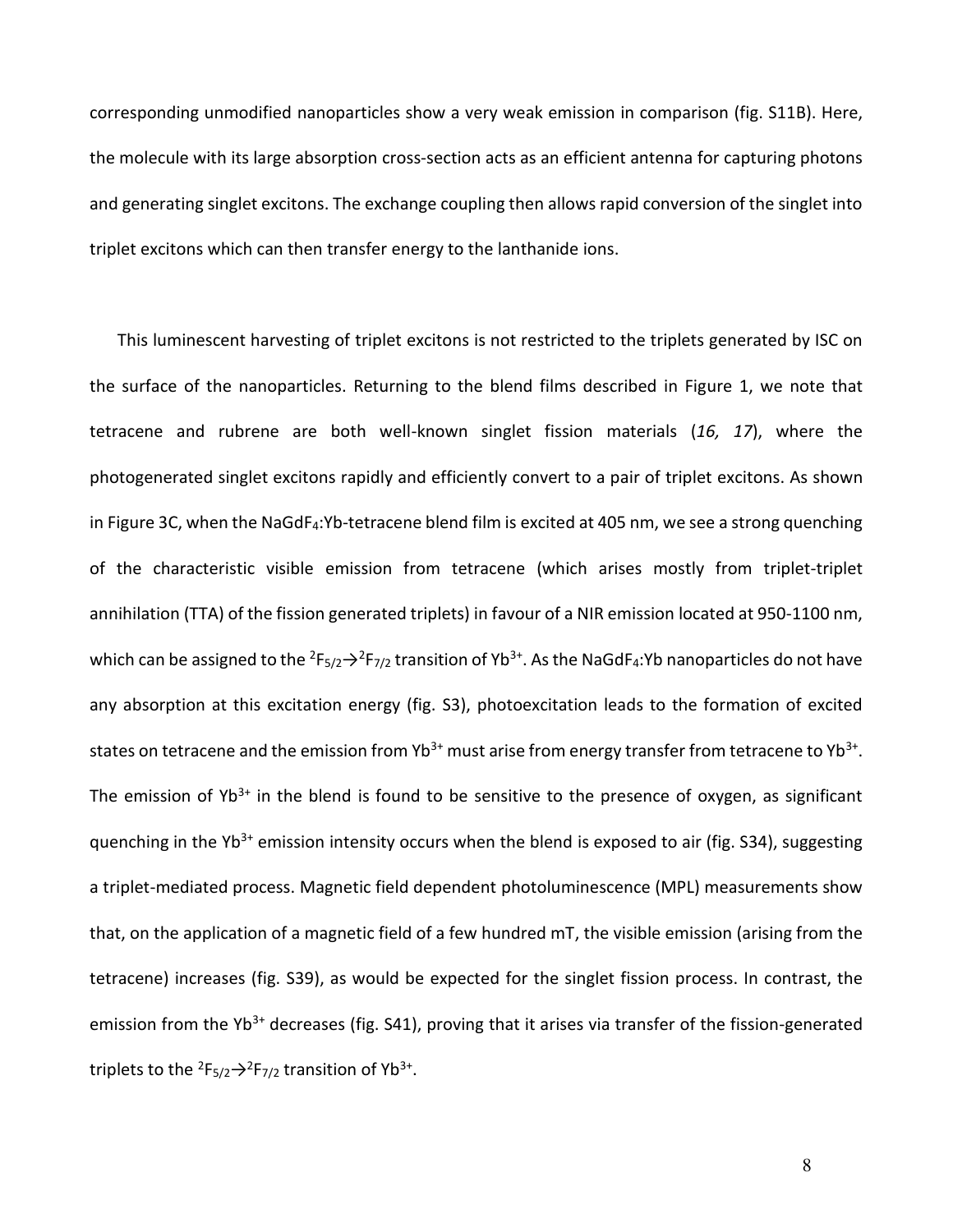In comparison, the emission intensity of  $Yb^{3+}$  is much weaker than that of the singlet emission of rubrene for the NaGdF4:Yb-rubrene blend (Fig. 3C). This is consistent with the energetically unfavourable nature of the triplet-to-lanthanide energy transfer from rubrene (rubrene  $T_1 \sim 1.14$  eV, tetracene T<sub>1</sub> ~1.25 eV, vs 1.25eV for the <sup>2</sup>F<sub>5/2</sub>  $\rightarrow$ <sup>2</sup>F<sub>7/2</sub> transition of Yb<sup>3+</sup>). Based on theoretical calculations (see SM for full details), we propose that the energy transfer process is mediated by (virtual) chargetransfer (CT) excitations involving an electron transfer from the excited molecule to the lanthanide (thus now becoming a closed shell system), whose energies are predicted to be close to the bottom of the  $T_1$  band. This is shown in Figure 3D and supported by a careful analysis of the many-body electronic wavefunctions in the lowest adiabatic singlet and triplet excited states that comprise small admixtures (0.1-1%) from CT excitations. These results explain the efficient sensitization of lanthanide luminescence with organic molecules (*18*) and show that it is mediated by triplet excitons, providing a way to luminescently harvest otherwise dark triplet excitons.

Figure 4A shows the photoluminescence spectra of the NaGdF4:Yb-rubrene and NaGdF4:Ybtetracene blend when excited by a 980-nm laser diode. The spectra corresponding to the singlet emission from both tetracene and rubrene were obtained, consistent with upconversion of absorbed energy. This upconverted emission was bright and clearly observable even with the room lights on (fig. S35) and was found to have a quadratic dependence on the excitation power at low excitation fluence, followed by a slope change from 2 to 1 at higher excitation density (figs. S36 and S47). This phenomenon is analogous to the power dependence reported in conventional triplet-triplet annihilation (TTA, ref *19-21*) upconversion and energy transfer upconversion (ETU, ref *22*) processes in organic and lanthanide systems (*23, 24*), respectively. At first glance, these results would appear similar to recent work in organic/quantum dots (QDs) systems, where upconversion is obtained via excitation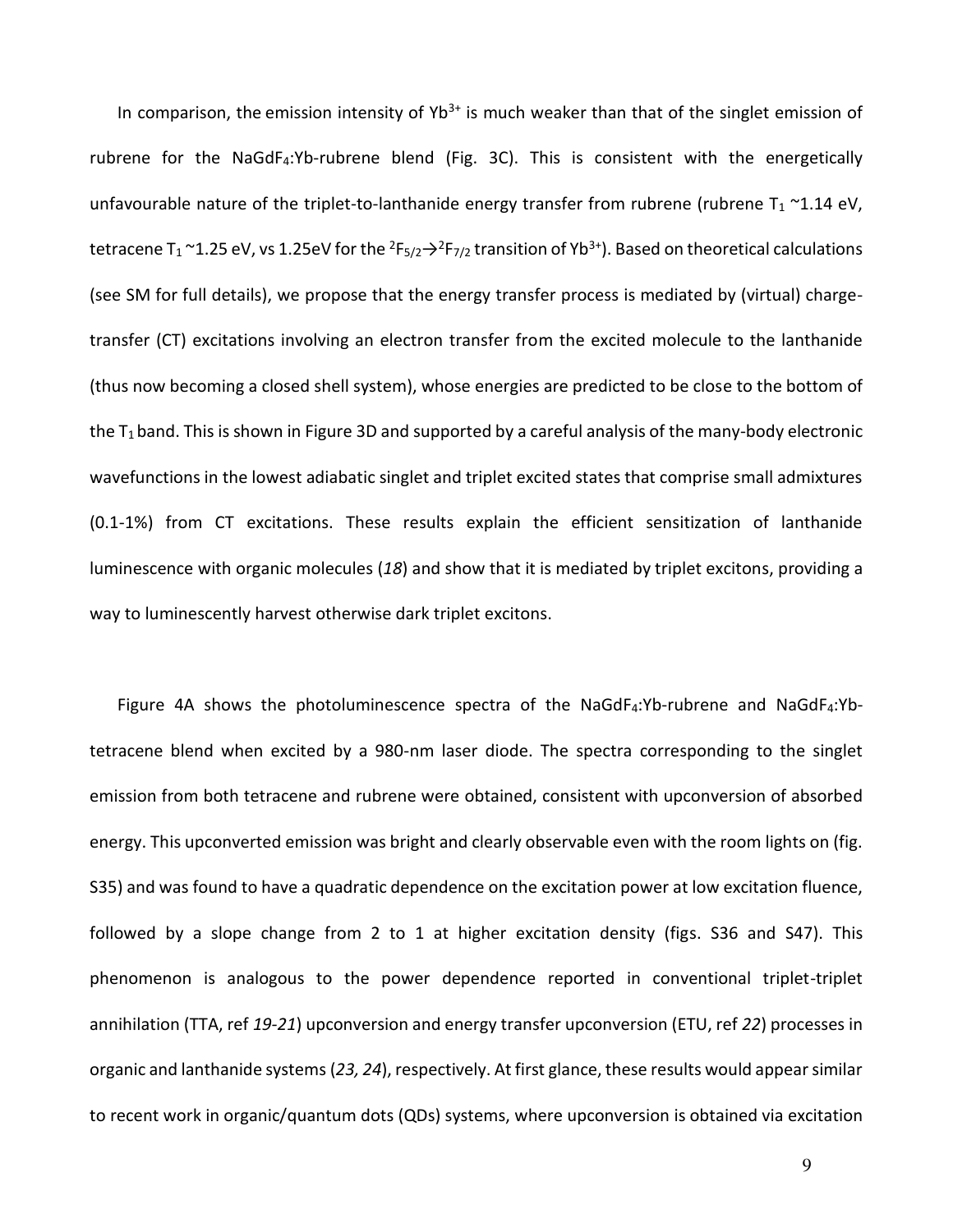of QDs, such as PbS (*25*), PbSe (*26*) and CdSe (*2*), followed by energy transfer from the QDs into the triplet states of molecules and TTA within the organic materials. However, as we argue below, the upconversion mechanism seen here has a completely different origin and is based on the fusion of molecular triplet energy with the lanthanide energy to give a molecular singlet state (Fig. 4B).

The NaGdF4:Yb-rubrene blend has a broad absorption in the NIR wavelength region (Figure 1B), not just at 980 nm which is the peak absorption of  $Yb^{3+}$ . We excited the sample over a broad range of wavelengths in the NIR (850-1020 nm) and obtained upconverted emission at all excitation wavelengths (fig. S37), suggesting that the exchange coupling of the molecular triplet exciton and lanthanide and resulting transitions mediate the upconversion process (Fig. 1E), rather than the conventional TTA process in organic molecules after triplet transfer from photoexcited Yb<sup>3+</sup>-doped nanoparticles under NIR irradiation. To further investigate the upconversion mechanism, we prepared a series of blends with varying concentration ratios of NaGdF<sub>4</sub>:Yb and rubrene or tetracene. As shown in Figure 4C, the main emission peak shifts from 540 (2.29 eV) to 480 nm (2.58 eV) for the NaGdF<sub>4</sub>:Ybtetracene blends, when the tetracene: nanoparticle concentration ratio is changed from 10:1 to 1:100 (data for rubrene blends are shown in fig. S38). Interestingly, an emission characteristic of the single tetracene molecule (*27*) is obtained when the concentration of tetracene was diluted to as low as 1 molecule to 100 nanoparticles. This upconverted emission is recorded at room temperature at moderate excitation density  $\left($  < 10 W/cm<sup>2</sup>). This is in stark contrast to conventional two-photon absorption methods for generating anti-Stokes emission from single molecules, which require a significantly higher excitation density (>  $10^6$  W/cm<sup>2</sup>). Conventional TTA upconversion proceeds via bimolecular triplet-triplet states (*28, 29*) and would not allow us to obtain the single molecular emission of tetracene, as the emission would be shifted to lower energies due to excitonic coupling, as happens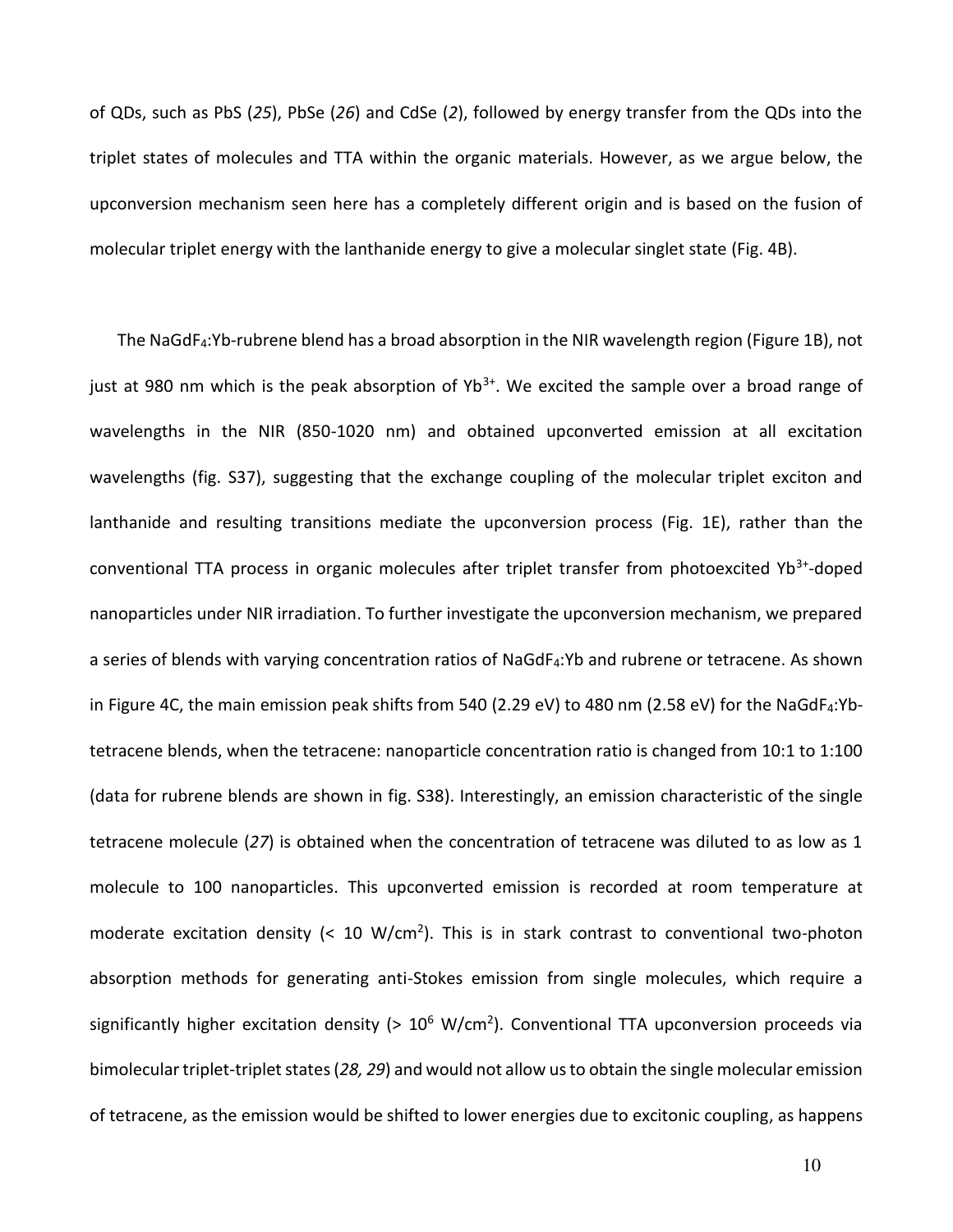when we increase the tetracene concentration in the blend films. This again suggests that the upconverted emission is produced by a different process. MPL studies show no change in upconverted emission under applied magnetic field (fig. S40), confirming that the upconversion process is not mediated by TTA (see fig. S43 and SM for full details).

Interestingly, given that the singlet energy of molecular tetracene (for a single molecule) is higher (2.62 eV; figs. S42 and S44) than the total energy contained in two excitation photons (1.25 eV  $\times$  2 = 2.50 eV), this new mechanism enables us to obtain endothermic upconversion, which has not been achieved by other upconversion approaches. To investigate this endothermic upconversion process further, we performed temperature dependent upconversion measurements. As shown in Figure 4D, the upconversion emission intensity for the 1:100 film keeps increasing down to 80 K, presumably due to the suppression of non-radiative loss channels at low temperature. However, further lowering the temperature results in a decrease of the upconversion emission. We note that the downconversion luminescence of the same sample under 405 nm excitation increases monotonically as the temperature drops, and the integrated PL intensity increases by more than 12 times between room temperature and 20 K (fig. S45). More interestingly, we find that the upconversion emission continuously redshifts as the temperature is lowered. The peak emission of tetracene shifts by a maximum of  $\sim$  35 meV when the temperature is reduced from 297 to 10 K (fig. S46). Taken together, these results show that the upconversion of NaGdF4:Yb-tetracene (with 1:100 concentration) is thermally activated.

We also measured the absolute upconversion photoluminescence quantum efficiency (PLQE) of the NaGdF4:Yb-rubrene blend as a function of irradiance power density. We applied a modified integrating sphere method using a continuous wave 980 nm diode laser as the excitation source (*30*). At room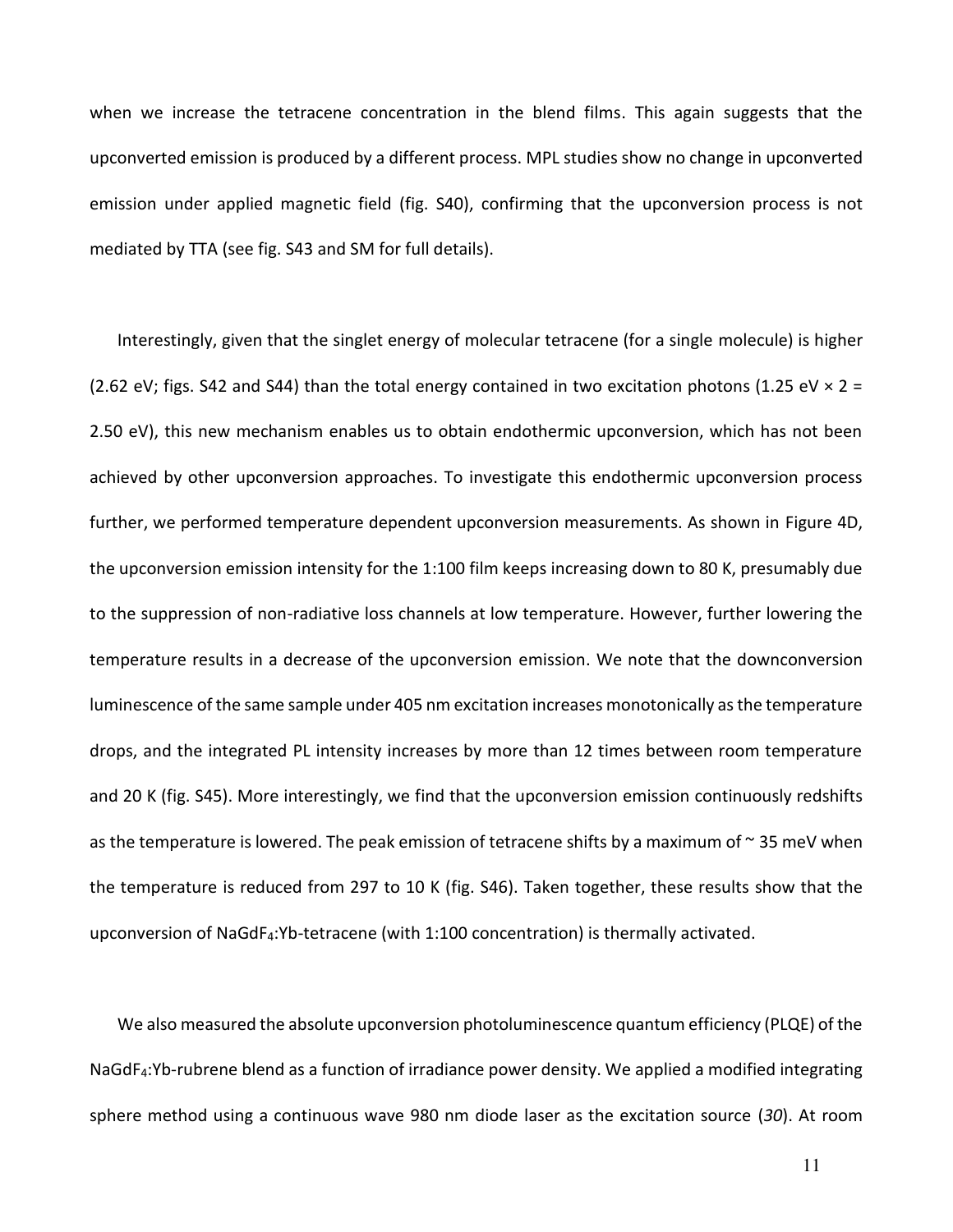temperature, more than  $1\%$  PLQE can be obtained with moderate excitation of  $> 16$  W/cm<sup>2</sup>. A maximum PLQE value of  $1.9 \pm 0.5$  % is reached at an irradiance power density of 75 W/cm<sup>2</sup> (Fig. 4E). Note that the singlet PLQE of rubrene in the blend was measured to be 20  $\pm$  2.1 %. This suggests a maximum singlet yield of  $\sim$  10 % per absorbed NIR photon for the NaGdF<sub>4</sub>:Yb-rubrene. Furthermore, as shown in the inset of Figure 4E, the upconversion PLQE monotonously increases as the temperature goes down due to the reduction of the non-radiative energy loss pathways from both of the organic and the lanthanide nanocrystals. A maximum PLQE value of 16.2 ± 3.4 % is attained at 10 K (fig. S48). Given the fact that two lower-energy photons are converted to one higher-energy photon during the upconversion process, our system has thus converted  $\sim$  32 % of the absorbed photons. These values are high for solid-state systems, for instance, higher than the maximum absolute quantum efficiency obtained in solid-state PbS-sensitized triplet-triplet annihilation upconversion using similar organic molecules (*31*).

It is clear that the upconversion does not arise from TTA. We propose that NIR excitation leads to the direct population of triplet states due to the coupling between molecular triplet and the lanthanide ions at or near the surface. The triplet then combines with excitation in the matched 4f energy levels of lanthanides, upconverting the two low-energy states to the high-energy singlet states in the organic molecules (Fig. 4B). In analogy with the corresponding process in molecular crystals, our calculations suggest that the fusion process is mediated by the same (virtual) CT that steer energy transfer from the organic to the lanthanide. The proposed superexchange mechanism is schematized in Figure 4F, where the CT1 and CT2 states involve the ground state and the excited state of the tetracene cation, respectively.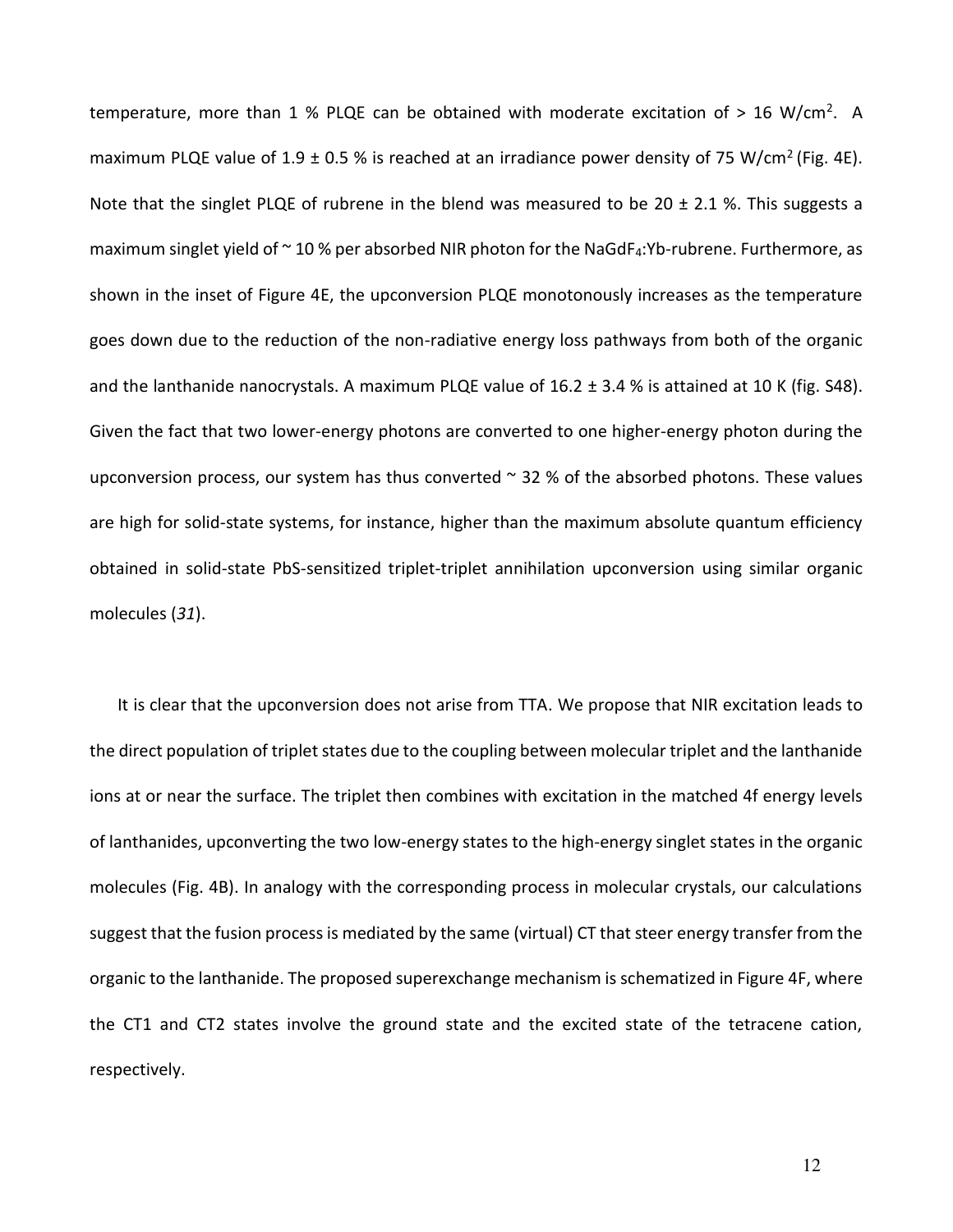In comparison with the conventional lanthanide or TTA based upconversion, a key feature of the lanthanide-triplet excitation fusion approach demonstrated here is that the excitation energy can be directly amassed in both organic and inorganic components without the need for a sensitization step. Therefore, energy loss during the sensitization process can be effectively reduced to zero. In addition, unlike organic/QDs systems, where the QDs have large absorption cross-sections at high energies where the upconverted emission is generated, the lanthanide-doped nanoparticles have no absorption at higher energies, eliminating the problem of reabsorption. Furthermore, because of the spinexchange coupling between the organic and the lanthanide, normal spin statistical limitations that apply to conventional TTA are irrelevant to lanthanide-triplet upconversion.

In conclusion, we have demonstrated that very surprisingly it is possible to electronically and spin couple conventional molecular systems to lanthanide-doped inorganic nanoparticles. The combination of exchange coupling of spins and CT type interactions enables the direct photogeneration of triplets from the ground state, rapid (sub-10 ps) and efficient (> 99 %) ISC from the  $S_1$  to  $T_1$  state, triplet energy transfer to lanthanide ions with near unity efficiency followed by photon emission, and a new lanthanide-triplet exciton fusion process that gives highly efficient upconversion and even endothermic upconversion. Here, triplet sensitization can be achieved with no energy loss penalty, in comparison to the energy losses inherent in triplet sensitization via ISC in conventional systems. In addition, unlike the use of quantum dots to generate triplet states, lanthanide-doped nanoparticles are highly stable in a variety of solvents (including water) and solid-state media and do not undergo photobleaching. These results establish a new methodology to control and manipulate triplet excitons, one that potentially offers more opportunities than heavy metal based spin-orbit coupling or the control of singlet-triplet energy splitting, which are the two dominant paradigms today. We thus expect these results to enable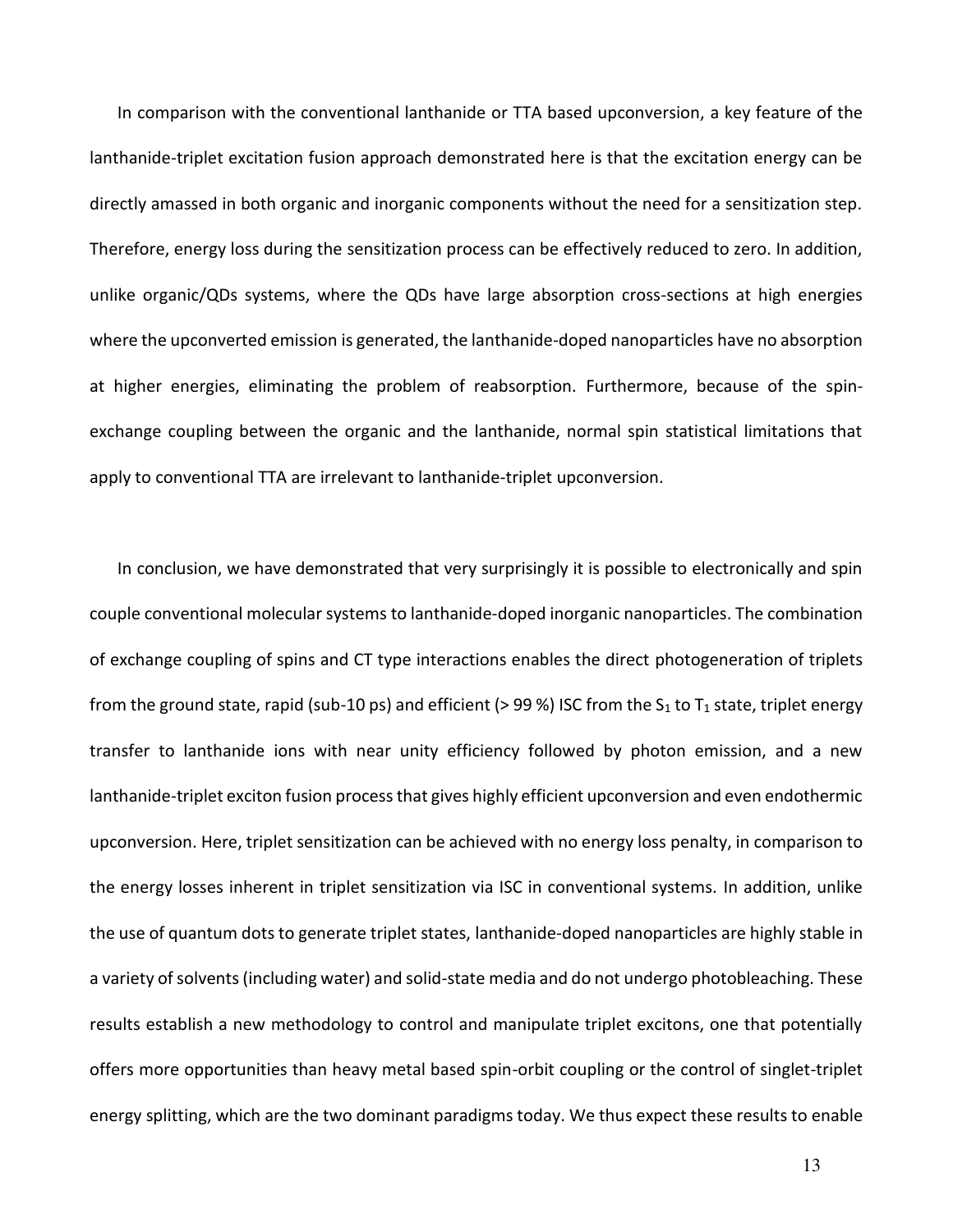new avenues for triplet sensitization, photocatalysis, optoelectronics, sensing, and photon frequency conversion driven by optically bright triplet excitons.

## **References**

- 1. H. Uoyama, K. Goushi, K. Shizu, H. Nomura, C. Adachi, *Nature* **492,** 234-238 (2012).
- 2. C. Mongin, S. Garakyaraghi, N. Razgoniaeva, M. Zamkov, F. N. Castellano, *Science* **351**, 369-372 (2016).
- 3. M. A. Baldo *et al., Nature* **395,** 151-154 (1998).
- 4. F. Auzel, *Chem. Rev.* **104**, 139-174 (2004).
- 5. T. F. Schulze, T. W. Schmidt, *Energy Environ. Sci.* **8**, 103-125 (2015).
- 6. B. D. [Ravetz](https://www.nature.com/articles/s41586-018-0835-2?WT.feed_name=subjects_photochemistry#auth-1) *et al.*, *Nature* **565**, 343-346 (2019).
- 7. A. Kohler, H. Bassler, *Mater. Sci. Eng. R* **66**, 71-109 (2009).
- 8. T. J. Penfold, E. Gindensperger, C. Daniel, C. M. Marian, *Chem. Rev.* **118**, 6975-7025 (2018).
- 9. M. B. Smith, J. Michl, *Chem. Rev.* **110**, 6891-6936 (2010).
- 10. S. Lamansky *et al., J. Am. Chem. Soc.* **123**, 4304-4312 (2001).
- 11. O. Bolton, K. Lee, H. J. Kim, K. Y. Lin, J. Kim, *Nat. Chem.* **3**, 205-210 (2011).
- 12. S. I. Klink, H. Kerizer, F. C. J. M. van Veggel, *Angew. Chem. Int. Ed.* **39**, 4319-4321 (2000).
- 13. A. Tiberghien, G. Delacote, *Chem. Phys. Lett.* **8**, 88-90 (1971).
- 14. S. Tao *et al., Phys. Rev. B* **83**, 075204 (2011).
- 15. C. K. Yong *et al., Nat. Commun.* **8**, 15953 (2017).
- 16. P. M. Zimmerman, F. Bell, D. Casanova, M. Head-Gordon, *J. Am. Chem. Soc.* **133**, 19944-19952 (2011).
- 17. L. Ma *et al*., *Phys. Chem. Chem. Phys.* **14**, 8307-8312 (2012).
- 18. D. J. [Garfield](https://www.nature.com/articles/s41566-018-0156-x#auth-1) *et al., Nat. Photon.* **12**, 402-407 (2018).
- 19. M. Wu *et al., Nat. Photon.* **10**, 31-34 (2016).
- 20. J. Zhao, S. Ji, H. Guo, *RSC Adv.* **1**, 937-950 (2011).
- 21. T. N. Singh-Rachford, F. N. Castellano, *Coord. Chem. Rev.* **254**, 2560-2573 (2010).
- 22. M. Haase, H. Schäfer, *Angew. Chem. Int. Ed.* **50**, 5808-5829 (2011).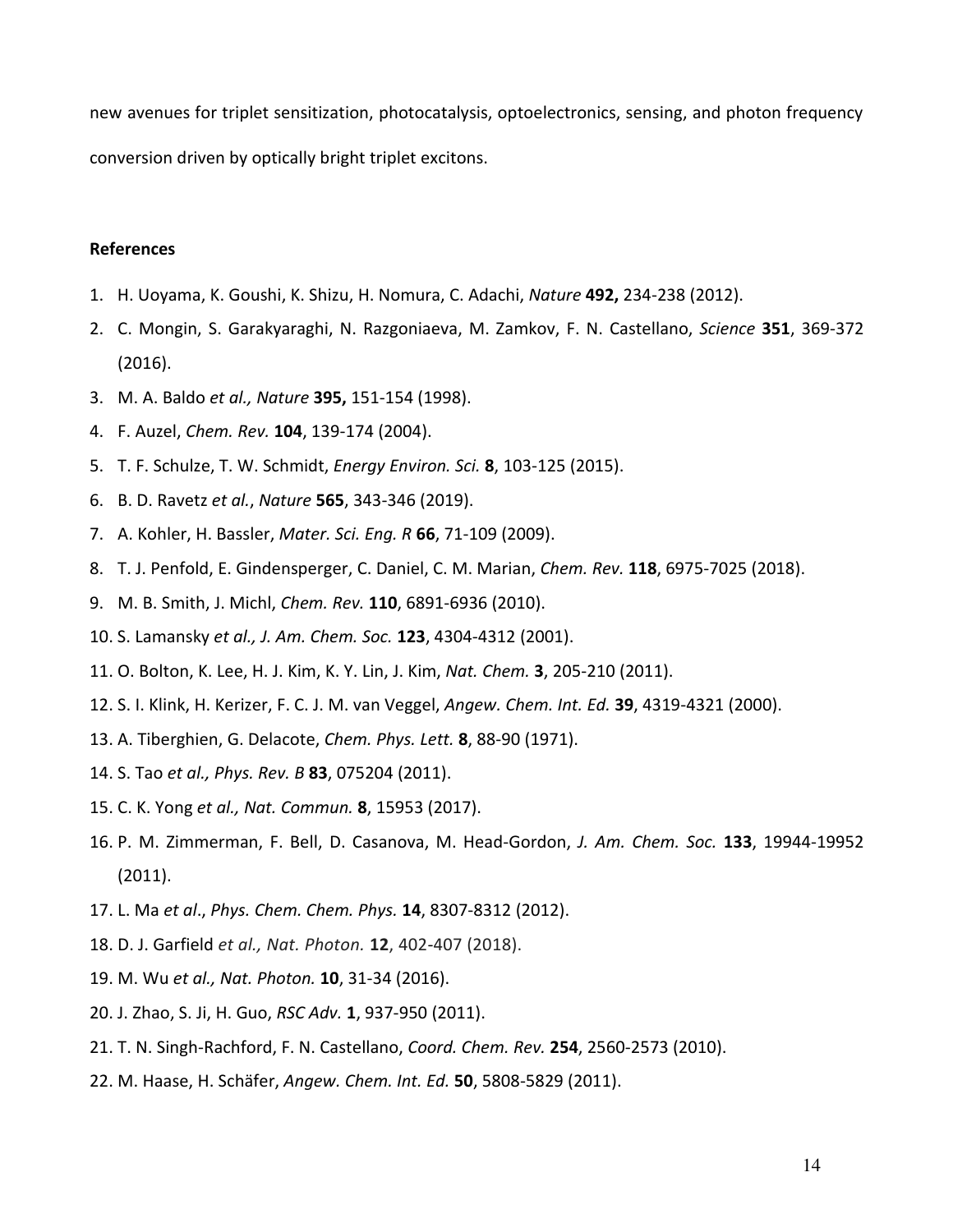- 23. M. Pollnau, D. R. Gamelin, S. R. Lüthi, H. U. Güdel, M. P. Hehlen, *Phys. Rev. B* **61**, 3337-3346 (2000).
- 24. A. Monguzzi, J. Mezyk, F. Scotognella, R. Tubino, F. Meinardi, *Phys. Rev. B* **78**, 78, 195112 (2008).
- 25. N. J. Thompson *et al., Nat. Mater.* **13**, 1039-1043 (2014).
- 26. M. Tabachnyk *et al., Nat. Mater.* **13**, 1033-1038 (2014).
- 27. J. J. Burdett, A. M. Müller, D. Gosztola, C. J. Bardeen, *J. Chem. Phys.* **133**, 144506 (2010).
- 28. J. F. Suyver *et al.*, *Opt. Mater.* **27**, 1111-1130 (2005).
- 29. S. Amemori, Y. Sasaki, N. Yanai, N. Kimizuka, *J. Am. Chem. Soc.* **138**, 8702-8705 (2016).
- 30. J. C. de Mello, H. F. Wittmannn, R. H. Friend, *Adv. Mater.* **9**, 230-232 (1997).
- 31. L. Nienhaus *et al.*, *ACS Nano* **11**, 7848-7857 (2017).

## **Acknowledgements**

We acknowledge support from the Engineering and Physical Sciences Research Council (EPSRC), European Research Council (ERC) and the Winton Programme for the Physics of Sustainability, the Singapore Ministry of Education (Grant R143000A31112), Agency for Science, Technology and Research (Grant R143000A34305), and National Research Foundation, Prime Minister's Office, Singapore under its Competitive Research Program (CRP Award No. NRF-CRP15-2015-03). R. D. acknowledges supports from National Natural Science Foundation of China (51872256) and Zhejiang Provincial Natural Science Foundation of China (LR19B010002). This project has received funding from the European Union's Horizon 2020 research and innovation programme under the Marie Skłodowska-Curie grant agreement No 797619 (TET-Lanthanide project), No 748042 (MILORD project) and No 646176 (EXTMOS project). Computational resources have been provided by the Consortium des Équipements de Calcul Intensif (CÉCI), funded by the Fonds de la Recherche Scientifique de Belgique (F.R.S.-FNRS) under Grant No. 2.5020.11 as well as the Tier-1 supercomputer of the Fédération Wallonie-Bruxelles, infrastructure funded by the Walloon Region under the grant agreement n1117545. D.B. is a FNRS Research Director.

## **Supplementary Materials**

Materials and Methods Supplementary Text Figs. S1 to S48 Table S1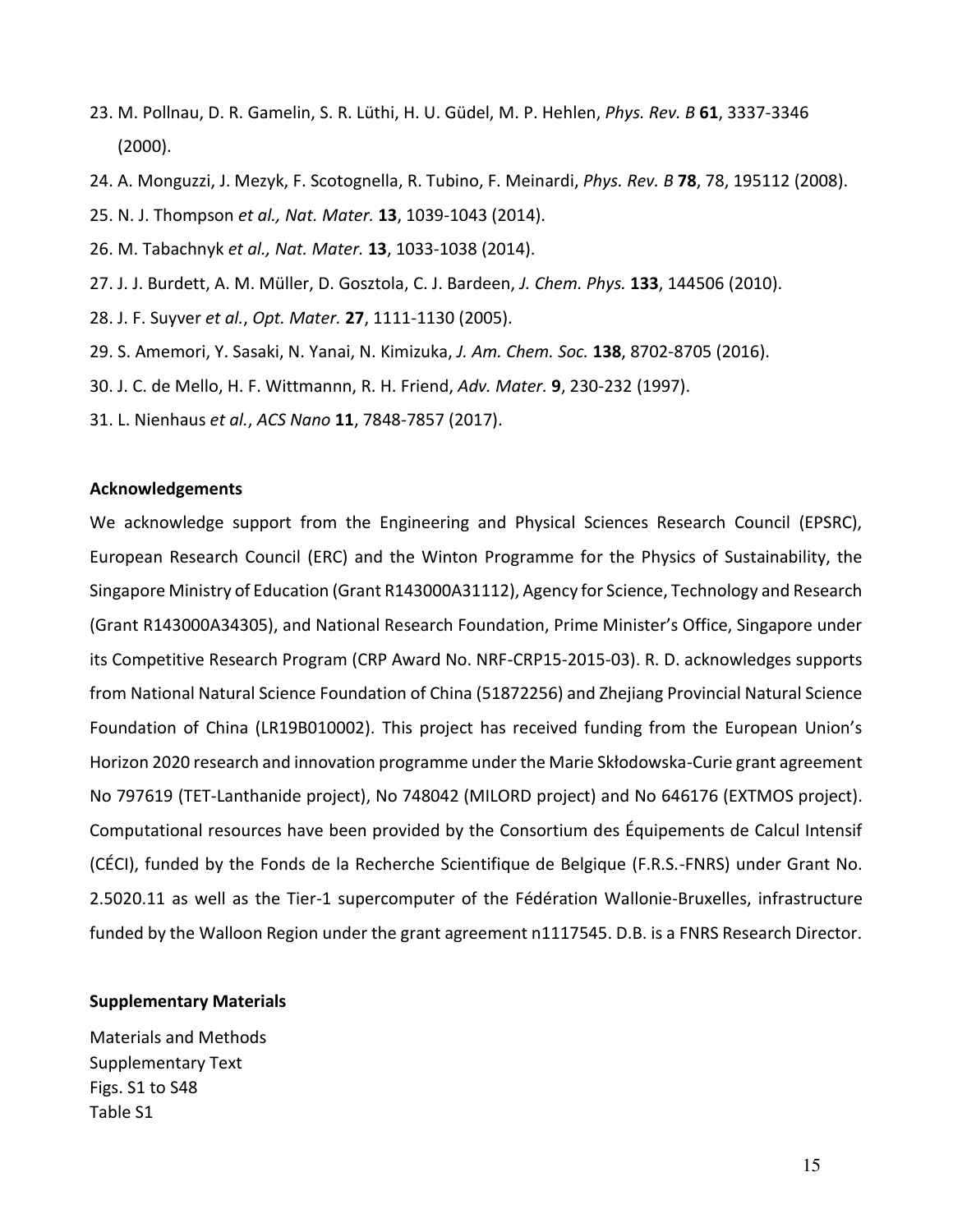

**Fig. 1. Lanthanide nanocrystal-coupled triplet excitation**. (**A**) Schematic illustration of a lanthanidedoped nanocrystal (NaLnF4) and the organic molecules in our study. (**B**) Comparison of the PDS spectra of NaGdF4:Yb (YbNCs)-rubrene with pristine rubrene and neat YbNCs film. (**C**) The nanocrystal-organic blend features a broadband absorption from 700 to 1100 nm which matches the calculated direct transition from the ground singlet state  $(S_0)$  to the triplet state  $(T^*)$ . (D) Schematic state energy diagram and wavefunction hybridization as computed for a complex between a tetracene molecule and a Na<sub>2</sub>Yb<sub>2</sub>F<sub>8</sub> nanocluster at the CASSCF(SOC)/CASPT2 level with a distance of 2.5 Å. S<sub>0</sub>, T<sub>1</sub>, and S<sub>1</sub> correspond to electronic excitations where the tetracene molecule is in its singlet ground state, lowest triplet excited state, and lowest singlet excited state, respectively. The bottom (top) states refer to the Yb3+ being in the <sup>2</sup>F7/2 (<sup>2</sup>F5/2) state. (**E**) Scheme showing the spin-allowed optical transition to form triplet excitons directly from the ground state. The two spin flips are illustrated by red colors.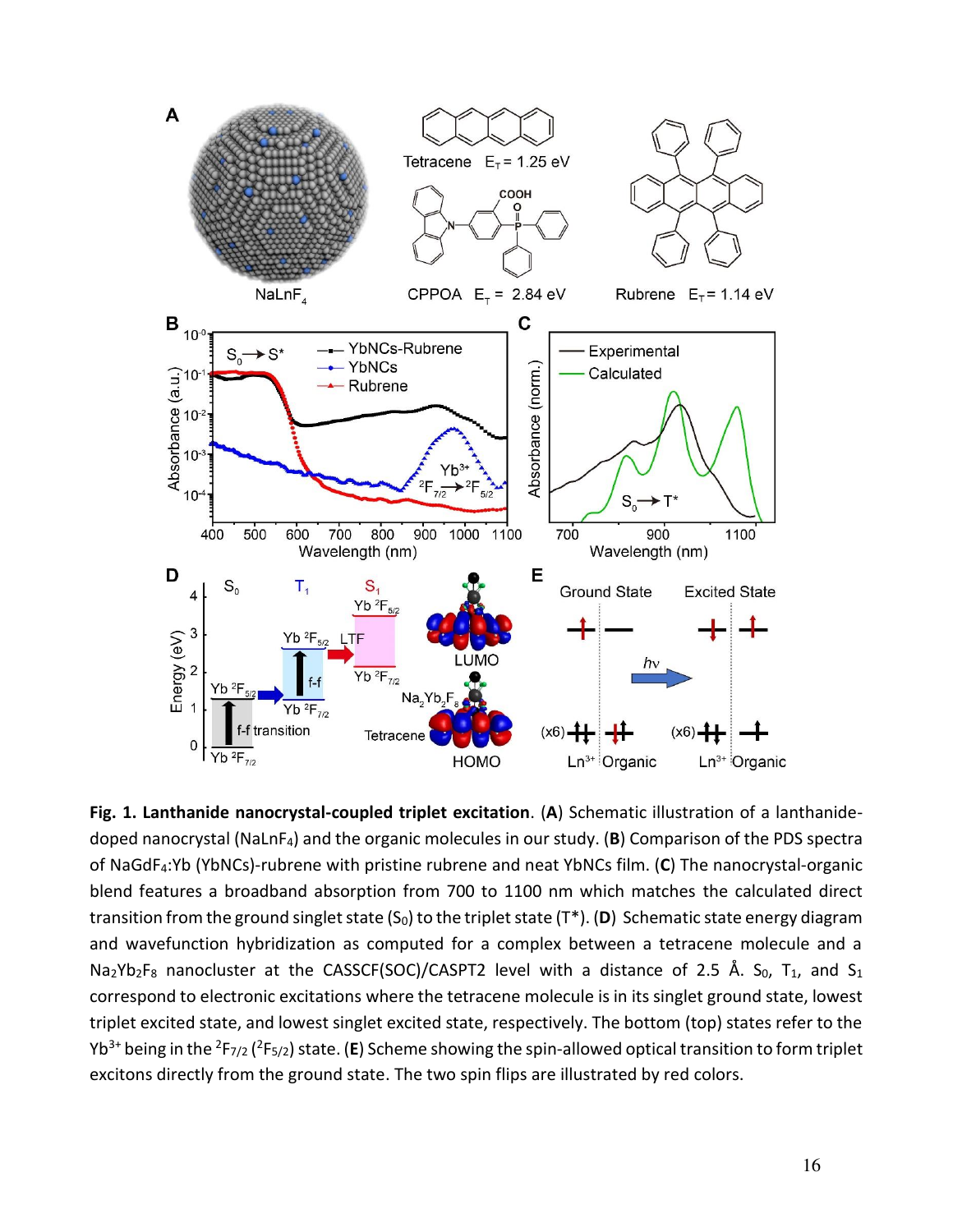

**Fig. 2. Ultrafast pump-probe spectroscopic investigation of organic molecules coupled to a lanthanide-doped nanoparticle.** (**A**) Schematic illustration of an NaYF4/NaLnF4 core/shell nanoparticle modified with CPPOA. (**B**) The extracted kinetics showing the singlet  $(S_1)$  decay and triplet  $(T_1)$  rise of a solution containing pristine CPPOA molecules and a solution of CPPOA-modified NaYF4@NaGdF4 nanoparticles. The singlet lifetime decreases from 12.9 ns in the pristine CPPOA to 82.3 ps in CPPOAmodified NaYF4/NaGdF4 indicating greatly enhanced intersystem crossing (ISC). (**C**) Proposed mechanism showing that a spin flip of the electron due to the exchange interaction between the lanthanides and the organic can accelerate the ISC from the singlet to triplet states of the molecule. (**D**) Kinetics of triplet generation and decay in the CPPOA molecules attached to different types of core/shell nanoparticles. The compositions of the core-shell nanoparticles are NaYF4/NaEuF4, NaYF<sub>4</sub>/NaGdF<sub>4</sub>, NaYF<sub>4</sub>/NaTbF<sub>4</sub>, NaYF<sub>4</sub>/NaYbF<sub>4</sub>, NaYF<sub>4</sub>/NaLuF<sub>4</sub>, and NaYF<sub>4</sub>/NaYF<sub>4</sub>. For lanthanides with unpaired 4f electrons (Tb<sup>3+</sup>, Eu<sup>3+</sup>, Gd<sup>3+</sup> and Yb<sup>3+</sup>) enhanced ISC is seen, while those with no unpaired spins ( $Y^{3+}$  and Lu<sup>3+</sup>) show no obvious enhancement in ISC. In addition, an enhanced triplet decay (7.66 ns and 883 ps) of CPPOA on the nanoparticles containing  $Tb^{3+}$  or Eu<sup>3+</sup> shows via transfer triplet energy transfer to the lanthanide ions.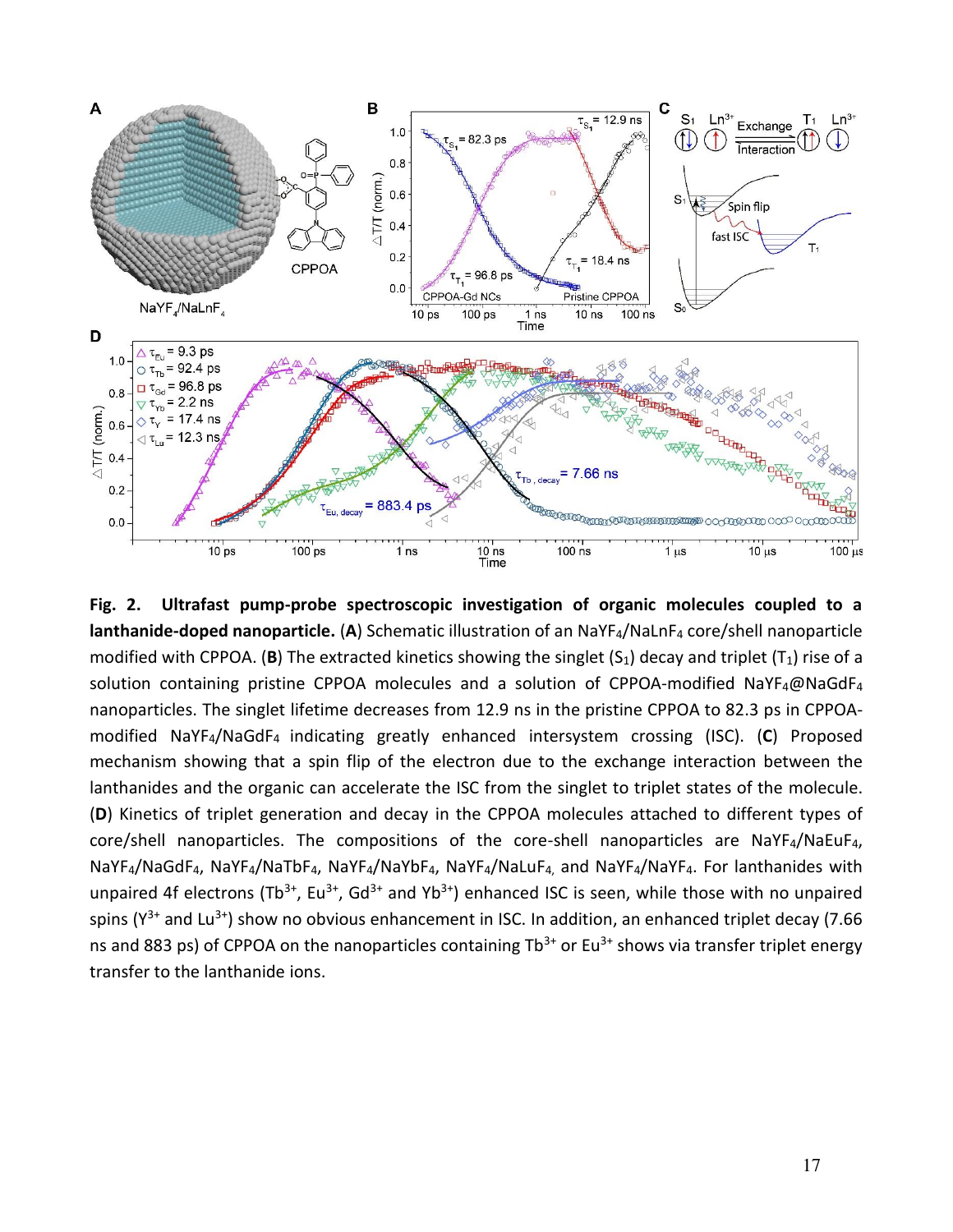

**Fig. 3. Triplet energy transfer from molecules to nanoparticles. (A**) Simplified energy diagram showing the triplet energy transfer (TET) from molecular triplet state to lanthanide emitters ( $\text{Ln}^{3+}$ ) following a fast intersystem crossing (ISC) or singlet fission (SF) process. **(B)** Photoluminescence spectra and corresponding luminescence photos of colloidal solutions containing CPPOA-modified NaYF4/NaTbF<sup>4</sup> and NaYF4/NaEuF4 nanoparticles under excitation at 365 nm. (**C**) Photoluminescence spectra of NaGdF4:Yb-tetracene and NaGdF4:Yb-tetracene blend films excited at 405 nm. Luminescence arises from the transfer of triplet excitons generated via fission to the  ${}^{2}F_{5/2} \rightarrow {}^{2}F_{7/2}$  transition of Yb<sup>3+</sup>. The process is inefficient in rubrene due to its triplet energy being lower than the  ${}^{2}F_{5/2} \rightarrow {}^{2}F_{7/2}$  transition of Yb3+ (1.14 vs 1.25 eV). (**D**) Schematic of charge transfer (CT)-mediated triplet energy transfer processes.